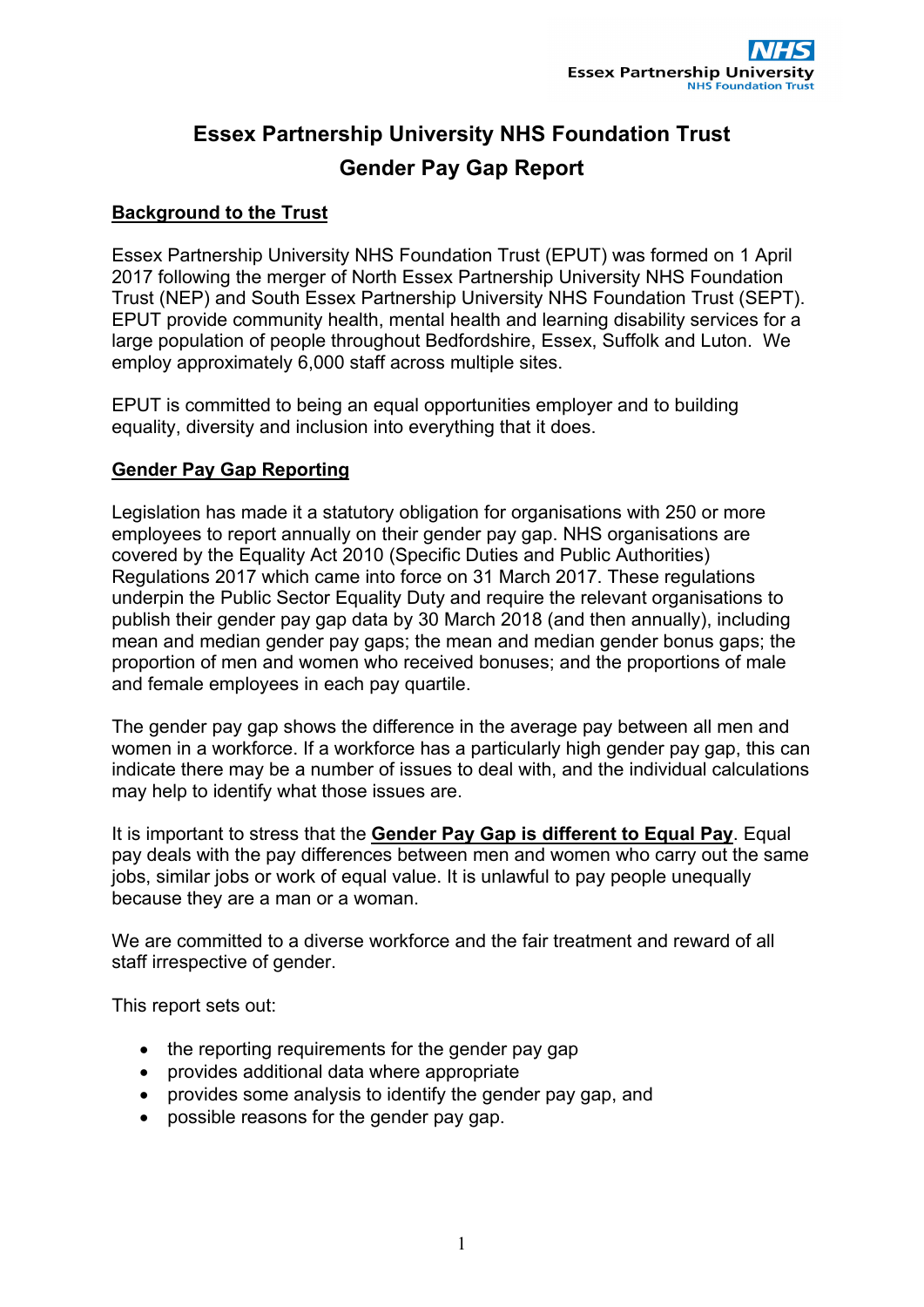#### **Definitions and scope**

The gender pay gap is defined as the difference between the mean or median hourly rate of pay that male and female colleagues receive.

The mean pay gap is the difference between average hourly earnings of men and women, i.e... This is commonly known as the average and is calculated when you add up the wages of all employees and divide the figure by the number of employees.

The median pay gap is the difference between the midpoints in the ranges of hourly earnings of men and women. It takes all salaries in the sample, lines them up in order from lowest to highest, and picks the middle-most salary.

The report is based on rates of pay as at 31 March 2021 and bonuses paid in the year 1 April 2020 – 31 March 2021. It includes all workers in scope at 31 March 2021.

#### **What is the Gender Bonus Gap?**

Within the Gender pay Gap Regulations, 'bonus pay' means any remuneration that is the form of money relating to profit sharing, productivity, performance, incentive or commission.

It is clear within the regulations that bonus pay does not include ordinary pay, overtime pay, redundancy pay or termination payments.

For the purpose of Gender Pay Reporting, Clinical Excellence Awards payments are regarded as 'bonus pay'. The Clinical Excellence Awards (CEA) scheme is intended to recognise and reward those Consultants who perform 'over and above' the standard expected for their role. Awards are given for quality and excellence, acknowledging exceptional personal contributions towards the delivery of safe and high quality care to patients and to the continuous improvement of NHS services. There are 12 Levels of award with monetary value. Levels 1-9 are awarded locally (employer based awards) and Levels 10-12 (Silver, Gold and Platinum hereafter) are awarded nationally in accordance with an assessment criteria and application.

Consultants with an existing distinction award or discretionary points retain them, subject to existing review provisions, and are eligible to apply for awards under the new scheme in the normal way.

Accordingly, the legacy of the CEA scheme means that there will continue to be a gender pay gap because there are more male consultants than female consultants and the gender balance is only likely to improve over time (see above).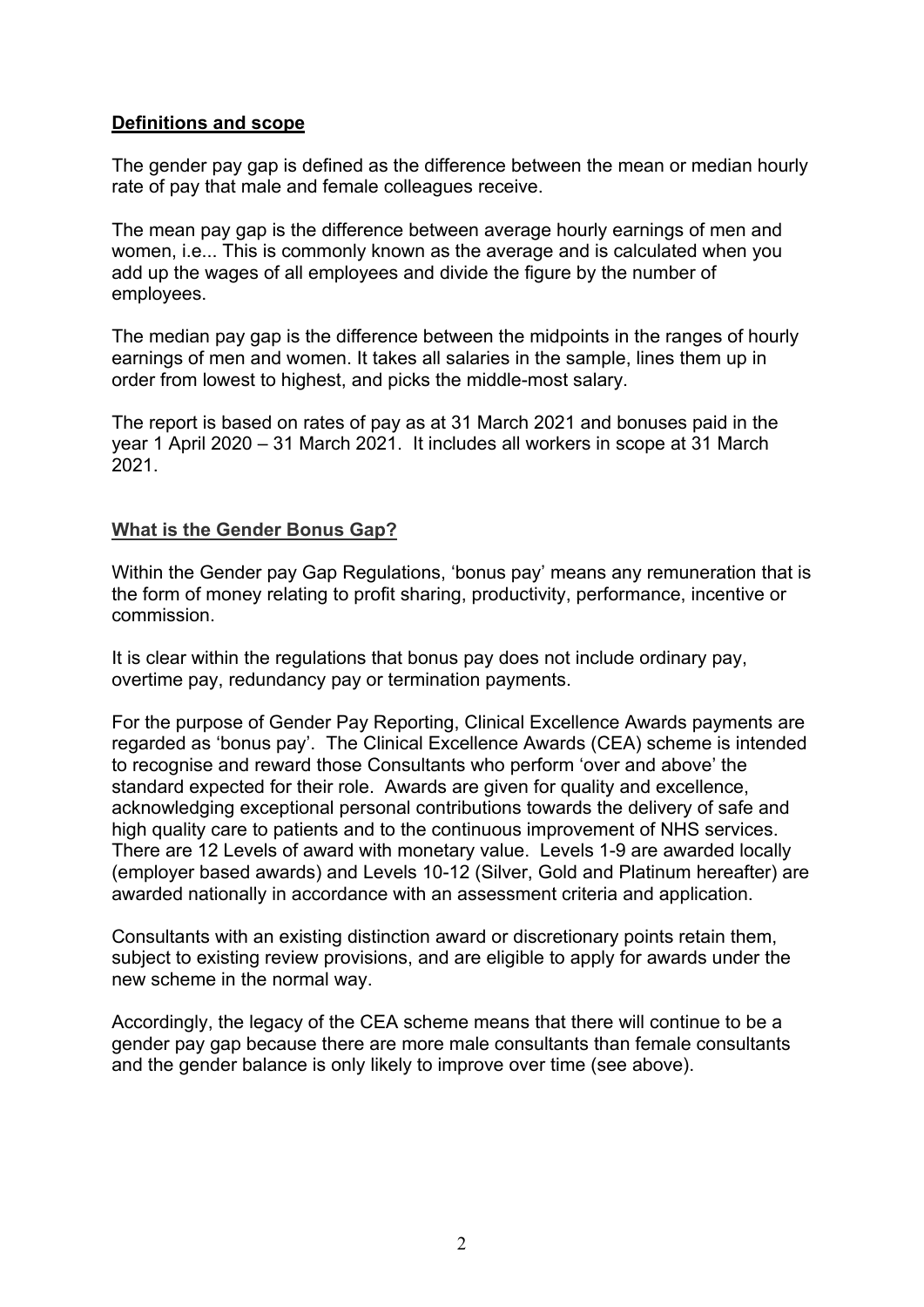# **EPUT's Gender Pay Gap**

The following gender pay gap report data is taken as the snapshot date of 31 March 2020.

|                  | The mean gender pay gap for EPUT      | 11.9% |
|------------------|---------------------------------------|-------|
| $\overline{2}$ . | The median gender pay gap for EPUT    | 6.5%  |
| l 3.             | The mean gender bonus* gap for EPUT   | 47%   |
| 4.               | The median gender bonus* gap for EPUT | 75%   |

\* Please see comments later in this report explaining what constitutes a bonus

## **Pay Quartiles by Gender**

| Quartile                | <b>Female</b><br><b>Headcount</b> | <b>Male</b><br><b>Headcount</b> | <b>Female</b><br>$\frac{9}{6}$ | <b>Male</b><br>$\%$ | <b>Description</b>                                                                                                            |
|-------------------------|-----------------------------------|---------------------------------|--------------------------------|---------------------|-------------------------------------------------------------------------------------------------------------------------------|
| (lowest)<br>paid)       | 1341.00                           | 312.00                          | 81.13%                         | 18.87%              | Includes all employees<br>whose standard hourly<br>rate places them at or<br>below the lower quartile                         |
| $\overline{2}$          | 1298.00                           | 358.00                          | 78.38%                         | 21.62%              | Includes all employees<br>whose standard hourly<br>rate places them above<br>the lower quartile but at<br>or below the median |
| 3                       | 1273.00                           | 381.00                          | 76.96%                         | 23.04%              | Includes all employees<br>whose standard hourly<br>rate places them above<br>the median but at or<br>below the upper quartile |
| 4<br>(highest)<br>paid) | 1227.00                           | 428.00                          | 74.14%                         | 25.86%              | Includes all employees<br>whose standard hourly<br>rate places them above<br>the upper quartile                               |

## **What do we do to ensure equal pay?**

As noted earlier in this report, it is important to stress that the **Gender Pay Gap is different to Equal Pay**. Equal pay deals with the pay differences between men and women who carry out the same jobs, similar jobs or work of equal value. It is unlawful to pay people unequally because they are a man or a woman.

Legislation requires that men and women must receive equal pay for:

- the same or broadly similar work;
- work rated as equivalent under a job evaluation scheme; or
- work of equal value.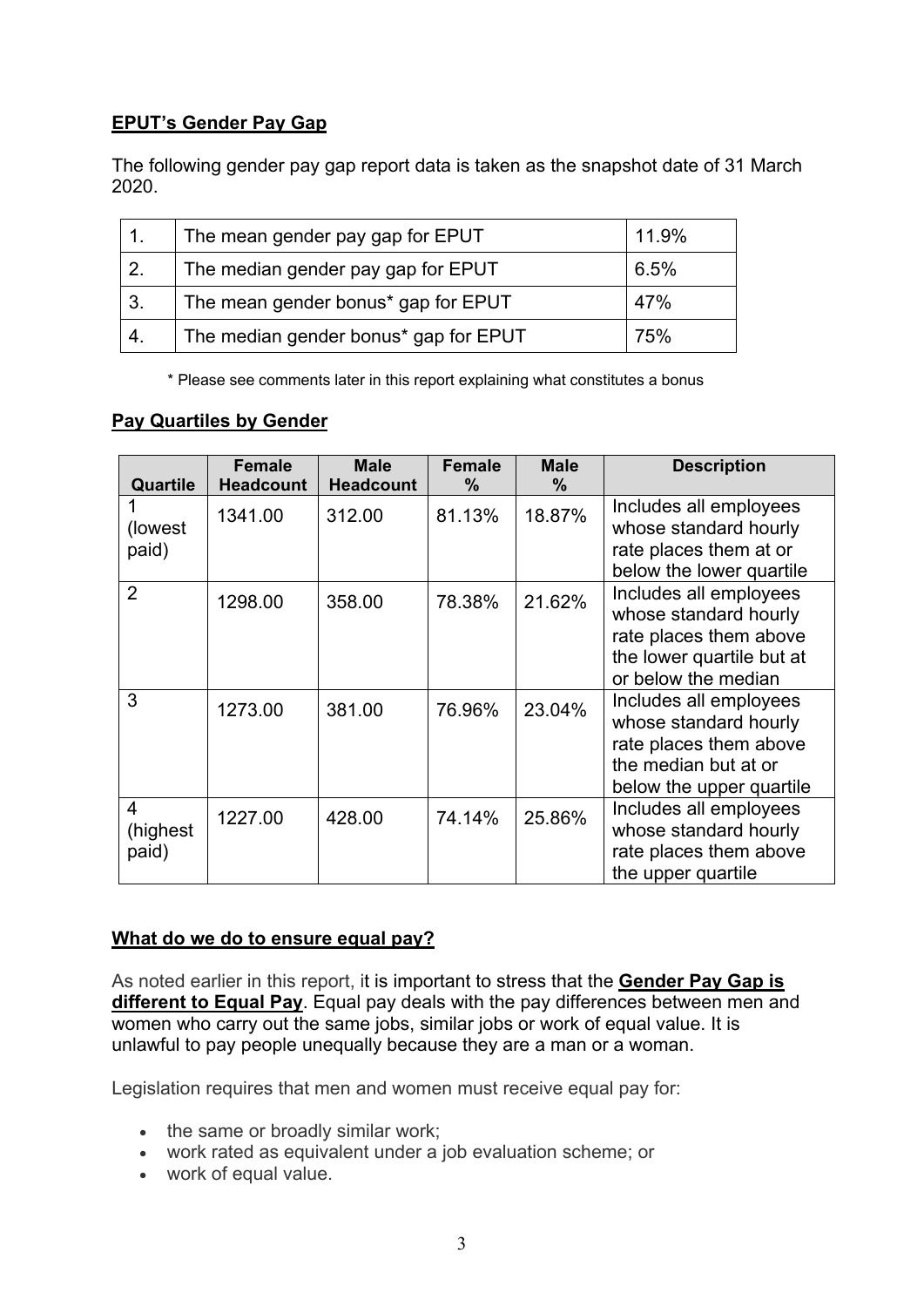We are committed to the principle of equal opportunities and equal treatment for all employees, regardless of sex, race, religion or belief, age, marriage or civil partnership, pregnancy/ maternity, sexual orientation, gender reassignment or disability. We pay employees equally for the same or equivalent work, regardless of their sex (or any other characteristic set out above).

We deliver equal pay through a number of means but primarily through adopting nationally agreed terms and conditions for our workforce:

#### National NHS Agenda for Change Terms and Conditions of Service (AfC)

AfC is negotiated nationally by the NHS Staff Council, led by NHS Employers. The national NHS Staff Council has overall responsibility for the AfC pay system and has representatives from both employers and trade unions. AfC provides the framework for pay arrangements which are in place at EPUT.

Typically, AfC terms and conditions apply to nursing, allied health professionals and administration and clerical staff, which are the majority of the workforce.

Where appropriate, locally agreed policies may supplement AfC arrangements, such as:

- Family friendly policies
- Evaluating job roles and pay grades as necessary to ensure a fair structure starting salaries policy

#### Medical and Dental Staff are employed on national Terms and Conditions of Service (TCS) and pay arrangements

These pay arrangements are negotiated nationally on behalf of employers by NHS Employers with the NHS trade unions. These terms and conditions include all Consultants, Medical and Dental staff and Doctors and Dentists in Training.

#### Very Senior Managers (VSMs) and Chairs and Non-Executive Directors (NEDs)

As a NHS Foundation Trust, EPUT is free to determine its own rates of pay for its VSMs and Chairs and NEDs. VSMs include Chief Executives, Executive Directors and other senior managers with board level responsibility who report directly to the Chief Executive.

*\* Negative figures in the column 'Gender Pay Gap by Pay Band' indicate a gender pay gap in favour of females.*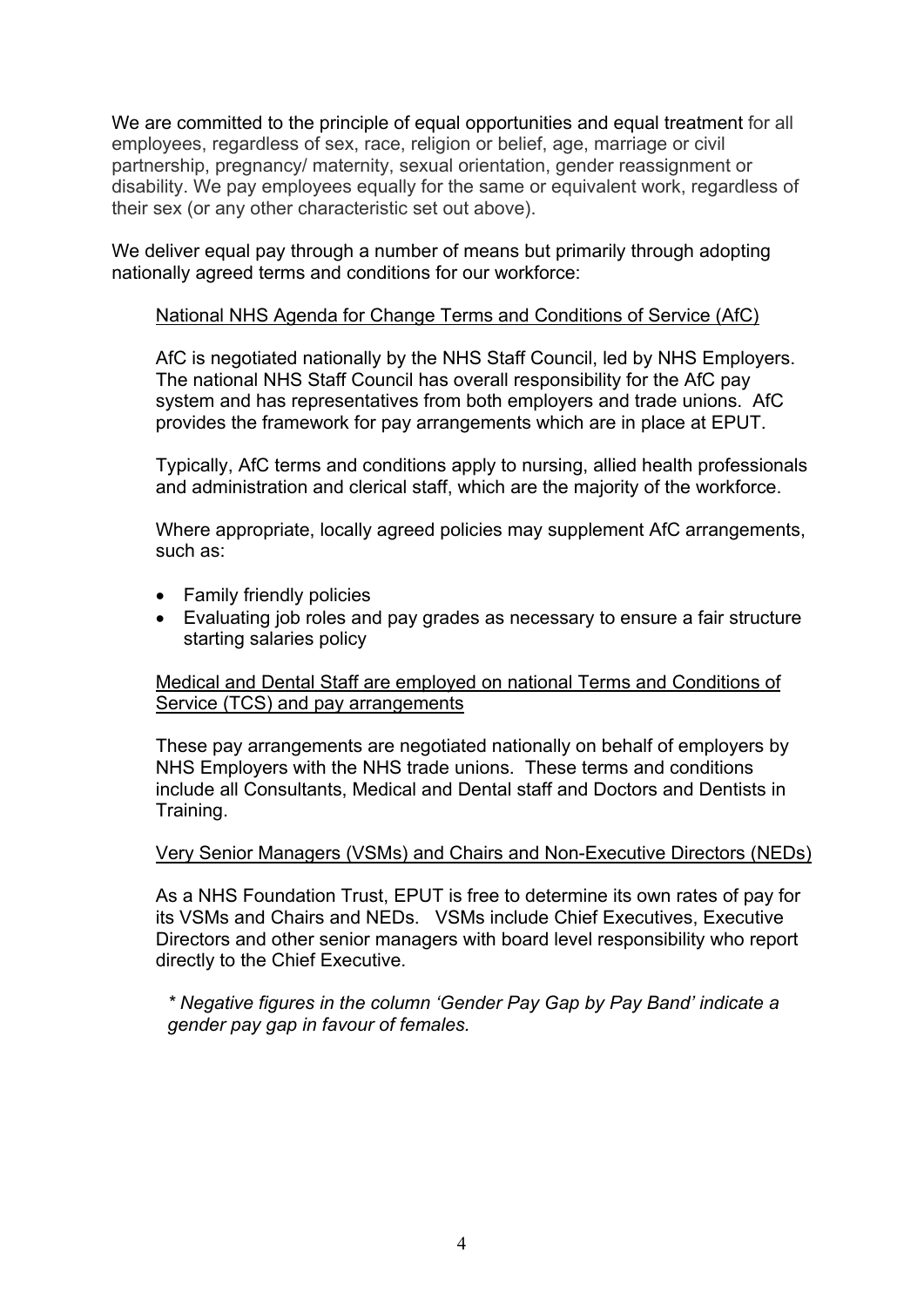# **What is the data telling us?**

The Gender Pay Gap report looks at the average and median rates of two key indicators:

- The **GPG Hourly Rate** pay gap, which for EPUT is 11.9% with males receiving an average of £18.6 ph and females receiving £16.4 ph. When comparing the median hourly rate this reduces to 6.5%. This is a reduction of 2.4% in the average percentage and the median has reduced by 1.6% compared to 2020.

This result means that men on average are being paid 6.5% higher in the organisation than females.

- The **GPG Bonus Pay** gap, which for EPUT is 47% with males receiving an average bonus pay of £12,506 compared to £6,630.6 for females. When comparing the median rate this increases to 75%. The average percentage has increased by 13.4% and the median has increased by 44.2% compared to 2020.

This result means that men are on average receiving a 75% increase on bonus pay than females within the organisation.

- A total of 1.59% of males received a bonus compared to 0.23% of females during the reporting period

Bonus payments are elements of doctors pay, this staff group have a higher number of male employee's therefore increasing the gender pay gap in comparison to other staff groups within the trust. The bonus pay elements are as follows:

- Clinical Excellence Awards
- Discretionary Points
- PRP Pay

Positively, over the past thirteen years there has been significant growth in the percentage of women in medical roles, which should see the gender pay gap diminish with time:

- Female Medical Workforce 16.7% growth from 31.2% in 2008 to 47.8% in 2021.
- Female Medical Consultants 10.7% growth from 22.7% in 2008 to 33.3% in 2021.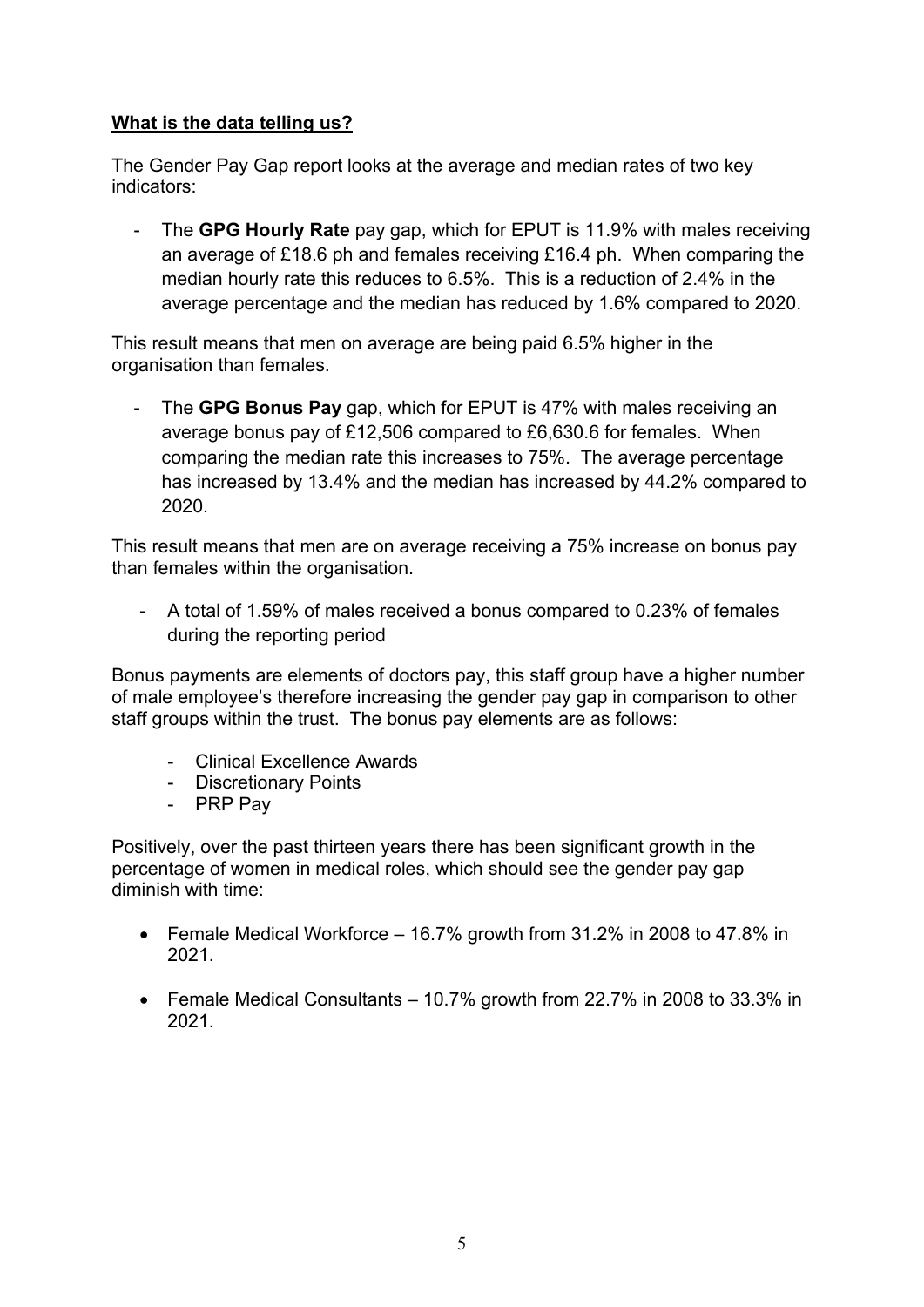#### **The National Picture**

#### *Note: Due to reporting timeframes the National Picture data is based on the previous reporting year 2020-2021.*

The gender pay gap for full-time workers is entirely in favour of men for all occupations; however, occupational crowding has an effect since those occupations with the smallest gender pay gap have almost equal employment shares between men and women.

It is also important to note that men and women have different personal and job characteristics, which ultimately impact their respective pay.

Across the UK, men earned on average 15.5% more than women in 2020, according to the Office of National Statistics, meaning that EPUT's gender pay gap is below the national average.

Below is a comparison table of how EPUT's gender pay gap sits in comparison to local neighbouring NHS organisations on the Gov.UK website;

| <b>Organisation</b>                                                             | <b>Mean Hourly rate</b><br>2020/21 | <b>Median Hourly rate</b><br>2020/21 |
|---------------------------------------------------------------------------------|------------------------------------|--------------------------------------|
| <b>EPUT</b>                                                                     | 14.3% lower than men's             | 8.1% lower than men's                |
| <b>NELFT</b>                                                                    | 36.9% lower than men's             | 11.8% lower than men's               |
| <b>ELFT</b>                                                                     | 12% lower than men's               | 6.1% lower than men's                |
| Basildon and Thurrock University NHS<br><b>Foundation Trust</b>                 | Not Reported                       | Not Reported                         |
| <b>Southend University Hospital NHS</b><br><b>Foundation Trust</b>              | Not Reported                       | Not Reported                         |
| Mid Essex Hospital Services NHS Trust                                           | Not Reported                       | Not Reported                         |
| Barking, Havering and Redbridge<br>University Hospitals NHS Foundation<br>Trust | 27.4% lower than men's             | 23.5% lower than men's               |